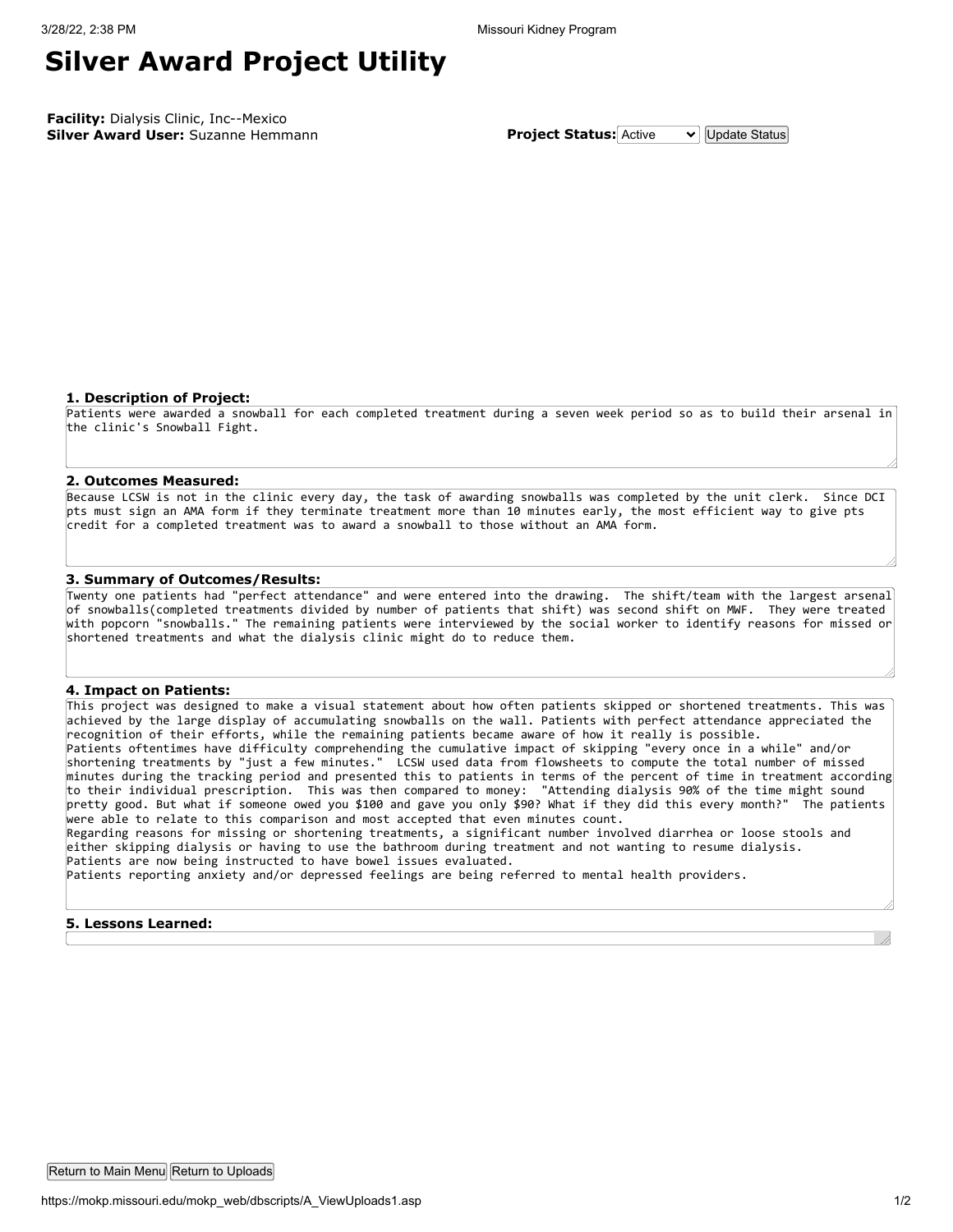

Additional info:

Snowball Fight!!

Mexico DCI

On 11-15-21, a wall in the clinic began displaying one snowball (a 2 inch circle of white paper)for each complete treatment for each patient. Patients are being challenged to build their arsenal of snowballs. Patients are identified by a random number so they can see how their snowballs are accumulating.

Patients are divided into four "teams" by their dialysis day and shift and the winning team with be awarded a popcorn snowball. (Recipe to be provided by the renal dietitian and prepared by the social worker.) The number of snowballs divided by the number of patients on the team will be used as shifts are not equal. As we expect several patients to complete all their treatments, their names will be put into a raffle for a prize per shift. This prize will be a winter care basket of lotion, lip balm, mittens and a room humidifier.

Snowballs are now going up and the patients are beginning to get curious. Staff will meet with each patient during the first two full weeks of December to introduce them to the project. Our first goal will be to express to all patients the importance of getting their entire treatment of dialysis just as they would other prescribed medicines or therapy. During the second half of December, the second goal will be to educate patients on how often they are missing or shortening treatment by identifying those patients whose snowball arsenal is small. Staff will explore with these patients the *reasons* for skipping or shortening treatments with the third goal of educating patients not only on the impact of missing or shortening dialysis but also possible options to address issues with transportation , bowel issues, sitting discomfort, etc.

The accumulation of snowballs will end on January 3, 2022. At this time the project's goal is to visually display how often shortened and skipped treatments are occurring. Using it to measure improvement is an option.